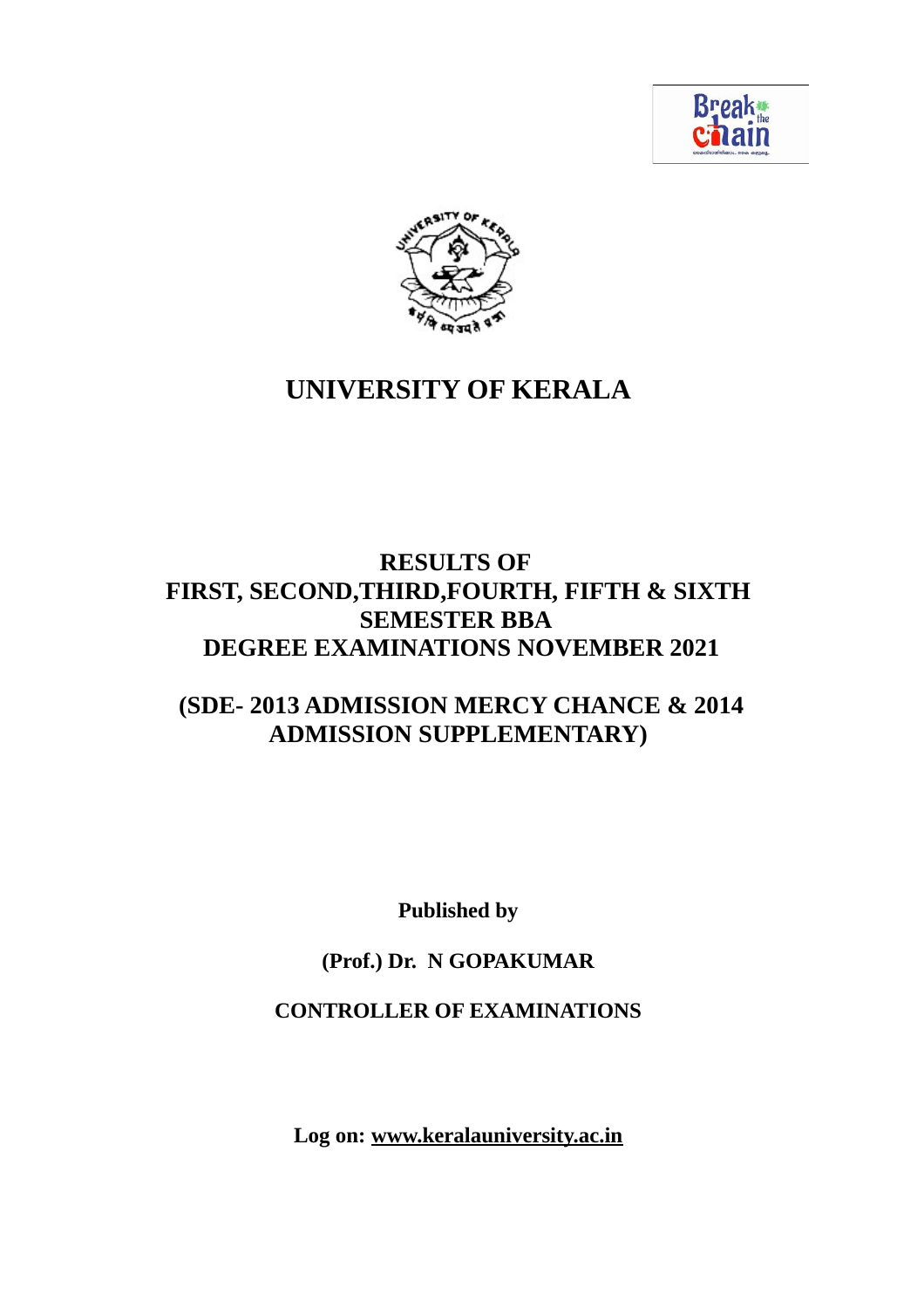# **UNIVERSITY OF KERALA**

 Thiruvananthapuram **ED I/2022** Dated:18/05/2022

## **SYNDICATE – IN- CIRCULATION**

The results of First, Second, Third, Fourth, Fifth & Sixth Semester BBA Degree Examinations November 2021 (SDE- 2013 Admission Mercy Chance & 2014 Admission Supplementary) as declared by the respective Board of Examiners are given below:

| Name of Examination                                                                                  | Total<br>Registered | <b>Total</b><br>Appeared | Total<br>Passed | % of Pass |
|------------------------------------------------------------------------------------------------------|---------------------|--------------------------|-----------------|-----------|
| First Semester BBA Degree<br>Examination November 2021 (SDE -<br>2013 Admission Mercy Chance)        | $\overline{2}$      | $\overline{2}$           | $\mathbf{1}$    | 50%       |
| Second Semester BBA Degree<br>Examination November 2021 (SDE -<br>2013 Admission Mercy Chance)       | 1                   | 1                        | 1               | 100%      |
| Third Semester BBA Degree<br>Examination November 2021 (SDE -<br>2013 Admission Mercy Chance)        | 7                   | 7                        | 7               | 100%      |
| <b>Fifth Semester BBA Degree</b><br>Examination November 2021 (SDE -<br>2013 Admission Mercy Chance) | 3                   | 3                        | 3               | 100%      |
| Sixth Semester BBA Degree<br>Examination November 2021 (SDE -<br>2013 Admission Mercy Chance)        | $\mathbf{1}$        | $\boldsymbol{0}$         | $\Omega$        | $\theta$  |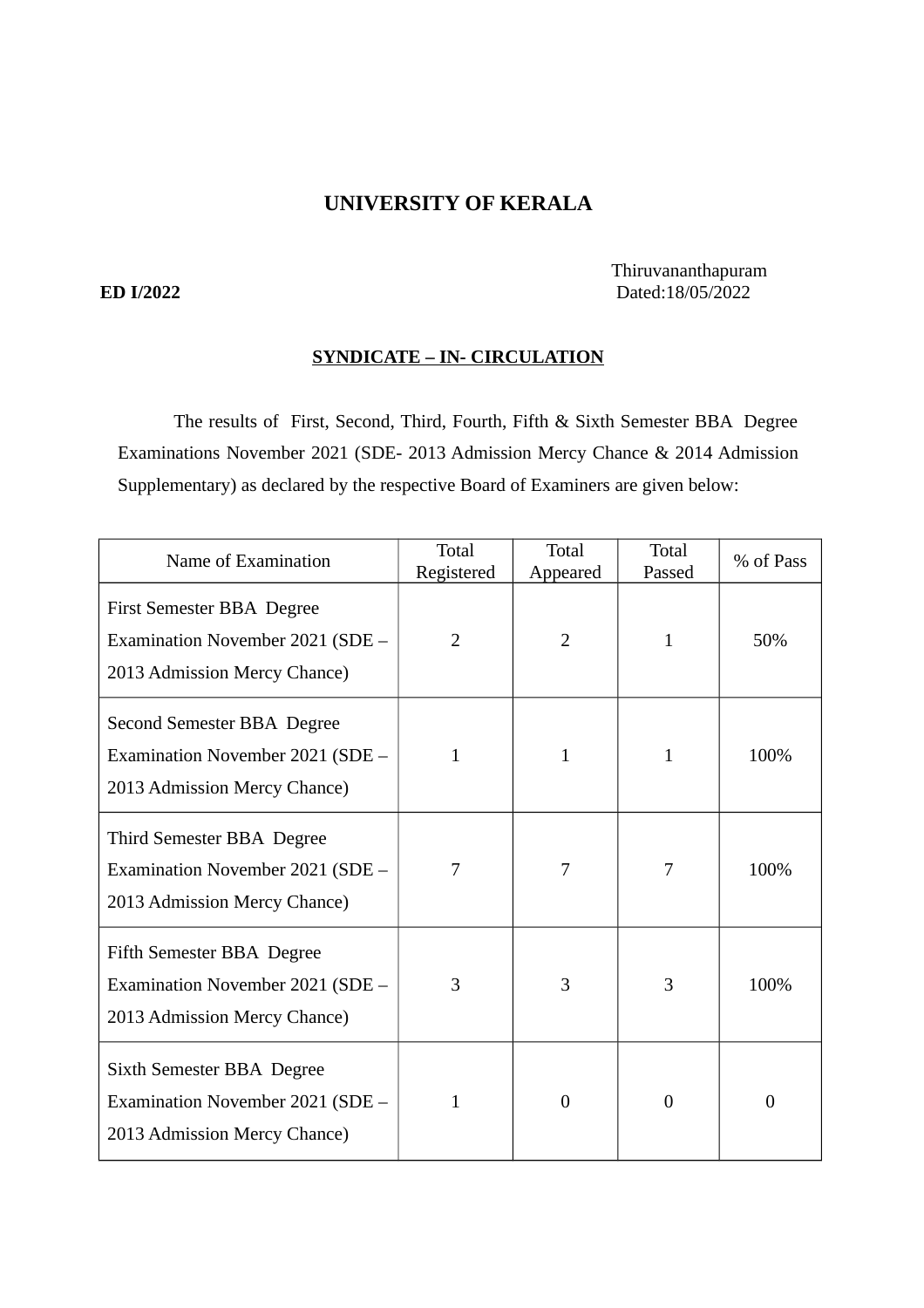| <b>First Semester BBA Degree</b><br>Examination November 2021 (SDE -<br>2014 Admission Supplementary) | 5                        | 4              | 4            | 100%   |
|-------------------------------------------------------------------------------------------------------|--------------------------|----------------|--------------|--------|
| Second Semester BBA Degree<br>Examination November 2021 (SDE -<br>2014 Admission Supplementary)       | $\overline{2}$           | 2              | $\mathbf{1}$ | 50%    |
| Third Semester BBA Degree<br>Examination November 2021 (SDE -<br>2014 Admission Supplementary)        | 9                        | 9              | 8            | 88.89% |
| Fourth Semester BBA Degree<br>Examination November 2021 (SDE -<br>2014 Admission Supplementary)       | 5                        | 5              | 5            | 100%   |
| <b>Fifth Semester BBA Degree</b><br>Examination November 2021 (SDE -<br>2014 Admission Supplementary) | $\overline{\mathcal{A}}$ | 4              | 3            | 75%    |
| Sixth Semester BBA Degree<br>Examination November 2021 (SDE -<br>2014 Admission Supplementary)        | 2                        | $\overline{2}$ | 2            | 100%   |

**Sd/-**

# **CONTROLLER OF EXAMINATIONS**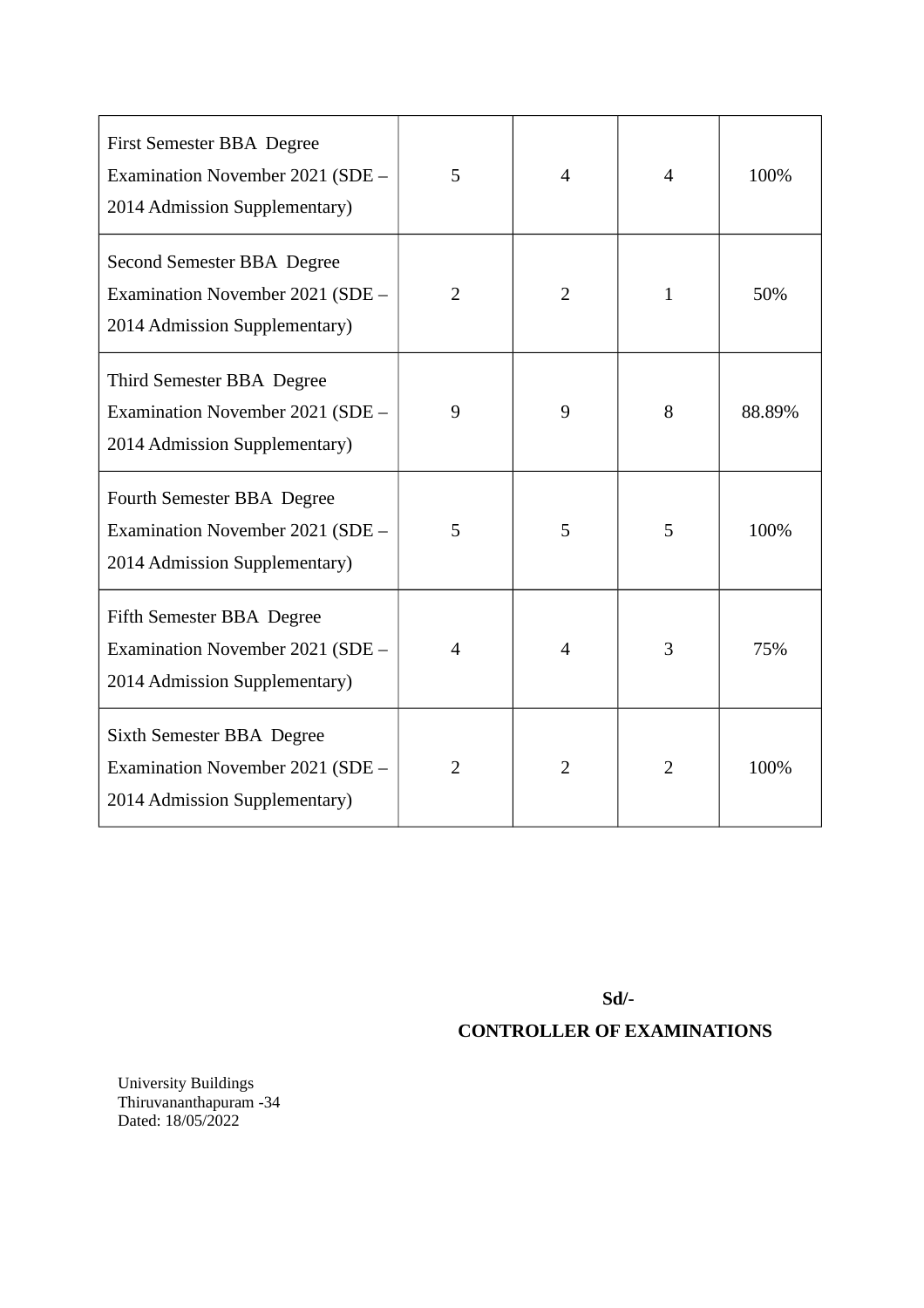# **Not to be published before 18/05/2022**

# **UNIVERSITY OF KERALA**

## **NOTIFICATION**

- 1. The following is the provisional list of Register Numbers of the successful candidates of First,Second,Third,Fourth,Fifth & Sixth Semester BBA Degree Examinations November 2021 (SDE- 2013 Admission Mercy Chance & 2014 Admission Supplementary).
- 2. Candidates not obtaining a separate minimum in each of 6 papers in First & Second Semester and 5 papers in Third to Sixth Semesters are listed as passed in parts.
- 3. The Mark lists of the candidates will be sent to the respective Exam Centres.
- 4. The last date of receipt of application for revaluation and scrutiny is **30/05/2022**

#### **FIRST SEMESTER BBA DEGREE EXAMINATION, NOVEMBER 2021**

| P <sub>1</sub> | BBAD 101 Eng. I Listening and Speaking Skills |
|----------------|-----------------------------------------------|
| P <sub>2</sub> | <b>BBAD 102 Environmental Studies</b>         |
| P <sub>3</sub> | <b>BBAD 103 Principles of Management</b>      |
| P <sub>4</sub> | <b>BBAD 104 Organisational Behaviour</b>      |
| <b>P5</b>      | <b>BBAD 105 Financial Accounting</b>          |
| <b>P6</b>      | <b>BBAD 106 Business Statistics</b>           |

#### **SECOND SEMESTER BBA DEGREE EXAMINATION, NOVEMBER 2021**

| P <sub>1</sub> | BBAD 201 Eng.II Writing & Presentation Skills |
|----------------|-----------------------------------------------|
| P <sub>2</sub> | <b>BBAD 202 E- Commerce</b>                   |
| P <sub>3</sub> | <b>BBAD 203 Marketing Management</b>          |
| P <sub>4</sub> | <b>BBAD 204 Managerial Economics</b>          |
| <b>P5</b>      | BBAD 205 Business Laws                        |
| <b>P6</b>      | BBAD 206 Cost Accounting                      |

#### **THIRD SEMESTER BBA DEGREE EXAMINATION,NOVEMBER 2021**

| P1             |                          | <b>BBAD 301 Decision Support System</b> |
|----------------|--------------------------|-----------------------------------------|
| P <sub>2</sub> |                          | BBAD 302 Company Law                    |
| P <sub>3</sub> |                          | <b>BBAD 303</b> Financial Management    |
| P <sub>4</sub> |                          | <b>BBAD 304 Services Marketing</b>      |
| <b>P5</b>      | <b>BBAD 305 Taxation</b> |                                         |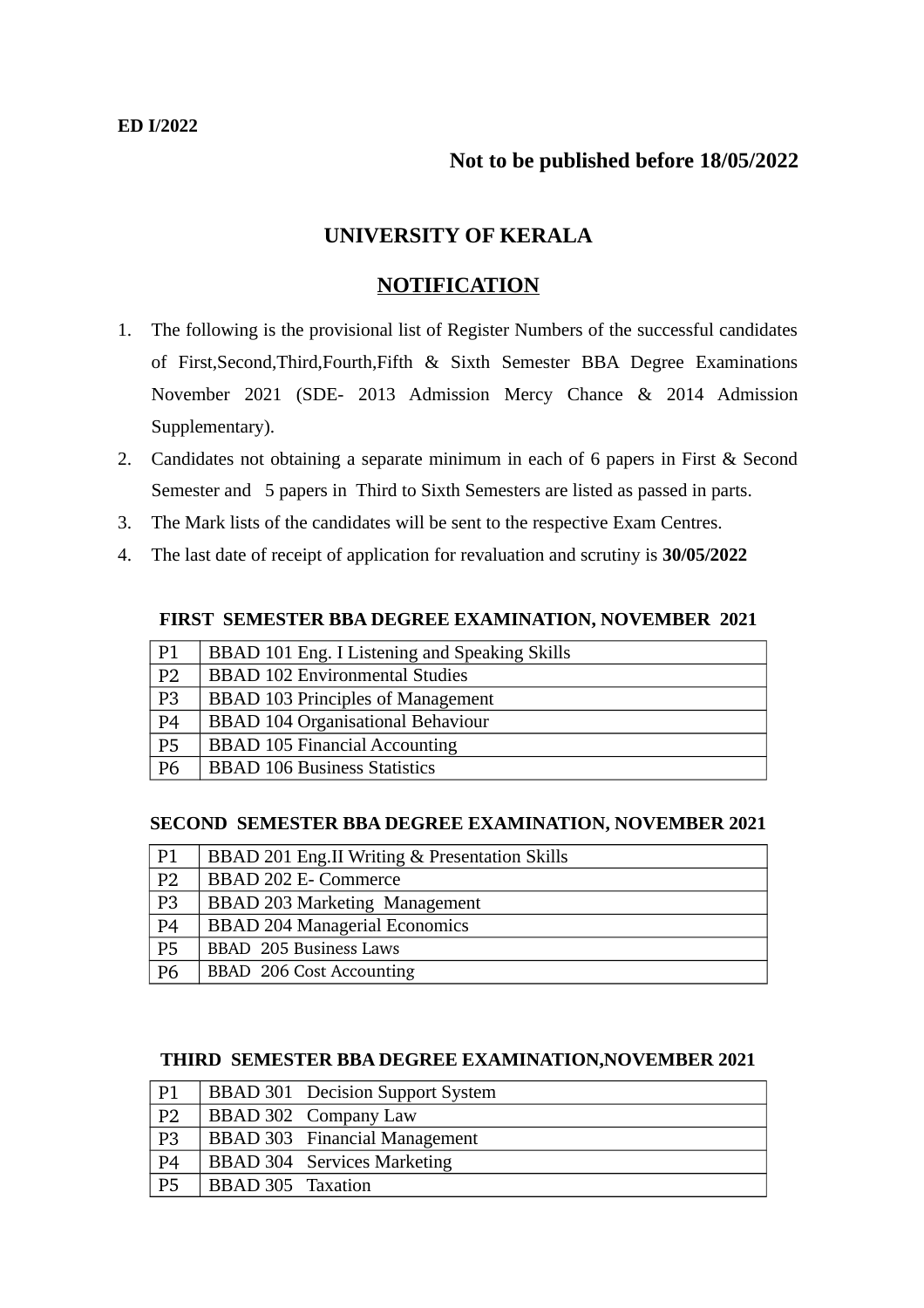## **FOURTH SEMESTER BBA DEGREE EXAMINATION, NOVEMBER 2021**

| P <sub>1</sub>  | BBAD 401 Entrepreneurship Development             |
|-----------------|---------------------------------------------------|
| P <sub>2</sub>  | BBAD 402 Human Resource Management                |
| $\overline{P3}$ | BBAD 403 Capital Market and Investment Management |
| P <sub>4</sub>  | <b>BBAD 404</b> Business Planning                 |
| $\overline{PS}$ | BBAD 405 Management Accounting                    |

# **FIFTH SEMESTER BBA DEGREE EXAMINATION, NOVEMBER 2021**

| P <sub>1</sub> | <b>BBAD 501 Operations Research</b>   |
|----------------|---------------------------------------|
| P <sub>2</sub> | BBAD 502 Research Methodology         |
| P <sub>3</sub> | <b>BBAD 503</b> Retail Management     |
| P <sub>4</sub> | <b>BBAD 504</b> Operations Management |
| <b>P5</b>      | <b>BBAD 505</b> Project Management    |

# **SIXTH SEMESTER BBA DEGREE EXAMINATION, NOVEMBER 2021**

| P <sub>1</sub> | <b>BBAD 601</b> Financial Services   |
|----------------|--------------------------------------|
| P <sub>2</sub> | <b>BBAD 602</b> Export Management    |
| P <sub>3</sub> | <b>BBAD 603</b> Strategic Management |
| P <sub>4</sub> | <b>BBAD 604</b> Business Environment |
| P <sub>5</sub> | BBAD 605 Project Work & Viva         |

**Sd/-**

# **CONTROLLER OF EXAMINATIONS**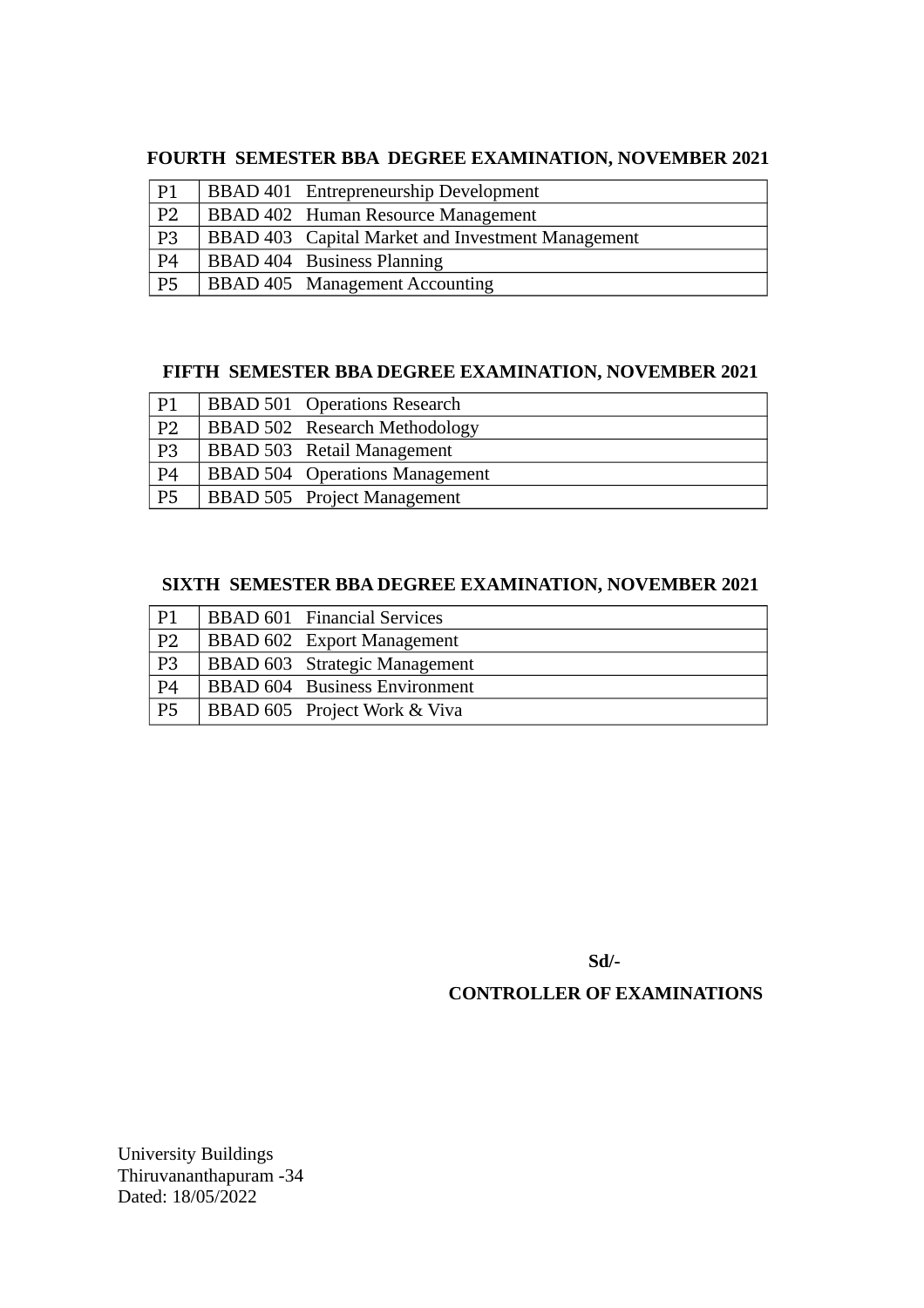# **FIRST TO SIXTH SEMESTER BBA DEGREE EXAMINATION, NOVEMBER 2021 (SDE- 2013 ADMISSION MERCY CHANCE)**

## **CENTRE : SCHOOL OF DISTANCE EDUCATION, KARIAVATTOM**

### **FIRST SEMESTER BBA DEGREE EXAMINATION**

**Whole Pass :**

60002

**Result Announced Later:**

60001

#### **SECOND SEMESTER BBA DEGREE EXAMINATION**

**Whole Pass :**

60020

#### **THIRD SEMESTER BBA DEGREE EXAMINATION**

| <b>Whole Pass :</b> |       |       |       |       |       |
|---------------------|-------|-------|-------|-------|-------|
| 60040               | 60041 | 60042 | 60043 | 60044 | 60045 |
| 60046               |       |       |       |       |       |

#### **FIFTH SEMESTER BBA DEGREE EXAMINATION**

# **Whole Pass :** 60071 60072 60073

**Sd/-**

### **CONTROLLER OF EXAMINATIONS**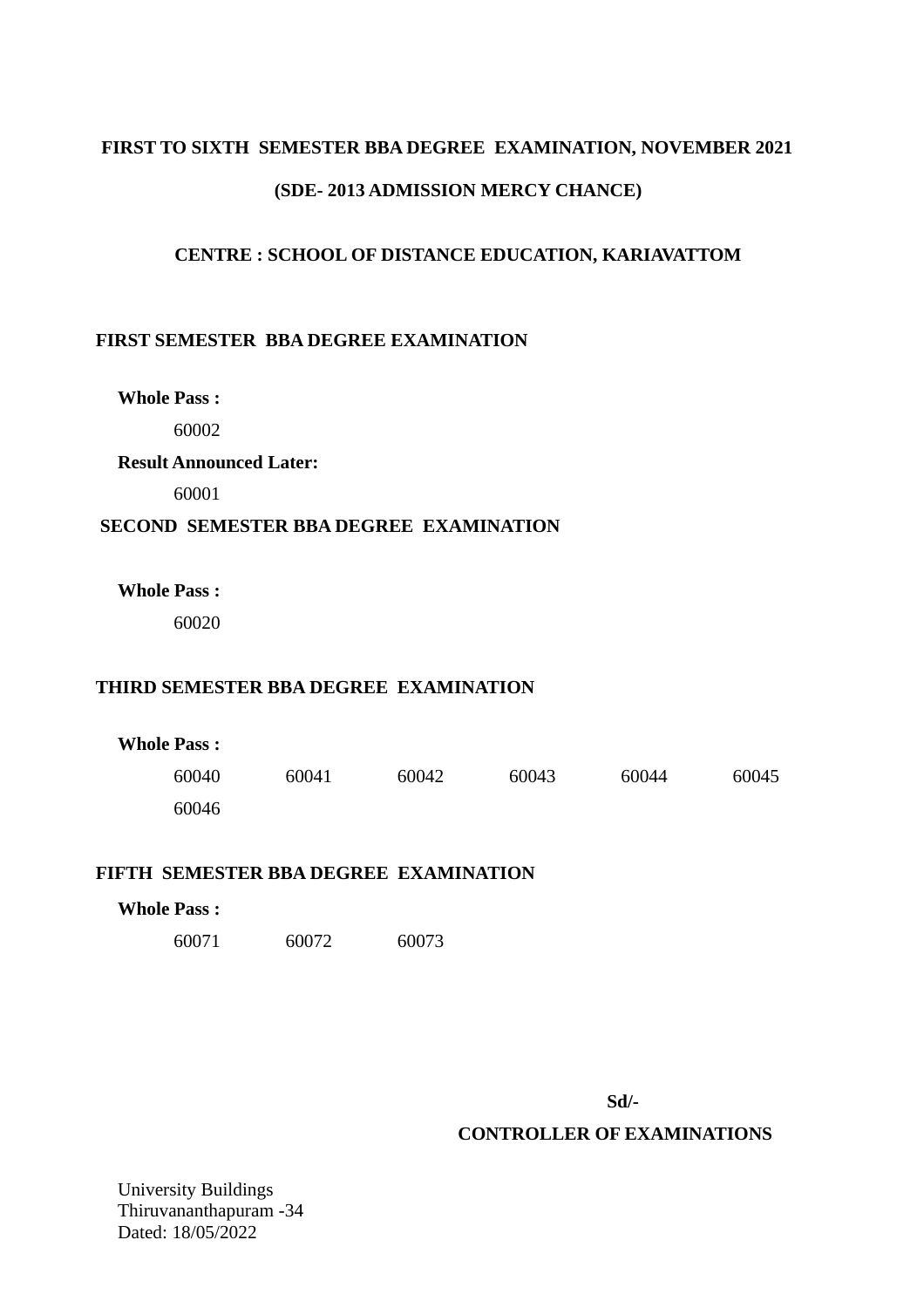### **FIRST TO SIXTH SEMESTER BBA DEGREE EXAMINATION, NOVEMBER 2021**

#### **(SDE- 2014 ADMISSION SUPPLEMENTARY)**

#### **CENTRE : SCHOOL OF DISTANCE EDUCATION, KARIAVATTOM**

#### **FIRST SEMESTER BBA DEGREE EXAMINATION**

#### **Whole Pass :**

| 60010 | 60012 | 60013 | 60014 |
|-------|-------|-------|-------|
|       |       |       |       |

#### **SECOND SEMESTER BBA DEGREE EXAMINATION**

#### **Whole Pass :**

60031

#### **THIRD SEMESTER BBA DEGREE EXAMINATION**

#### **Whole Pass :**

| 60050 | 60052 | 60053 | 60054 | 60055 | 60056 |
|-------|-------|-------|-------|-------|-------|
| 60057 | 60058 |       |       |       |       |

# **Passed in Parts:**

60051- P5

### **FOURTH SEMESTER BBA DEGREE EXAMINATION**

**Whole Pass :**

| 60060 | 60061 | 60062 | 60063 | 60064 |
|-------|-------|-------|-------|-------|